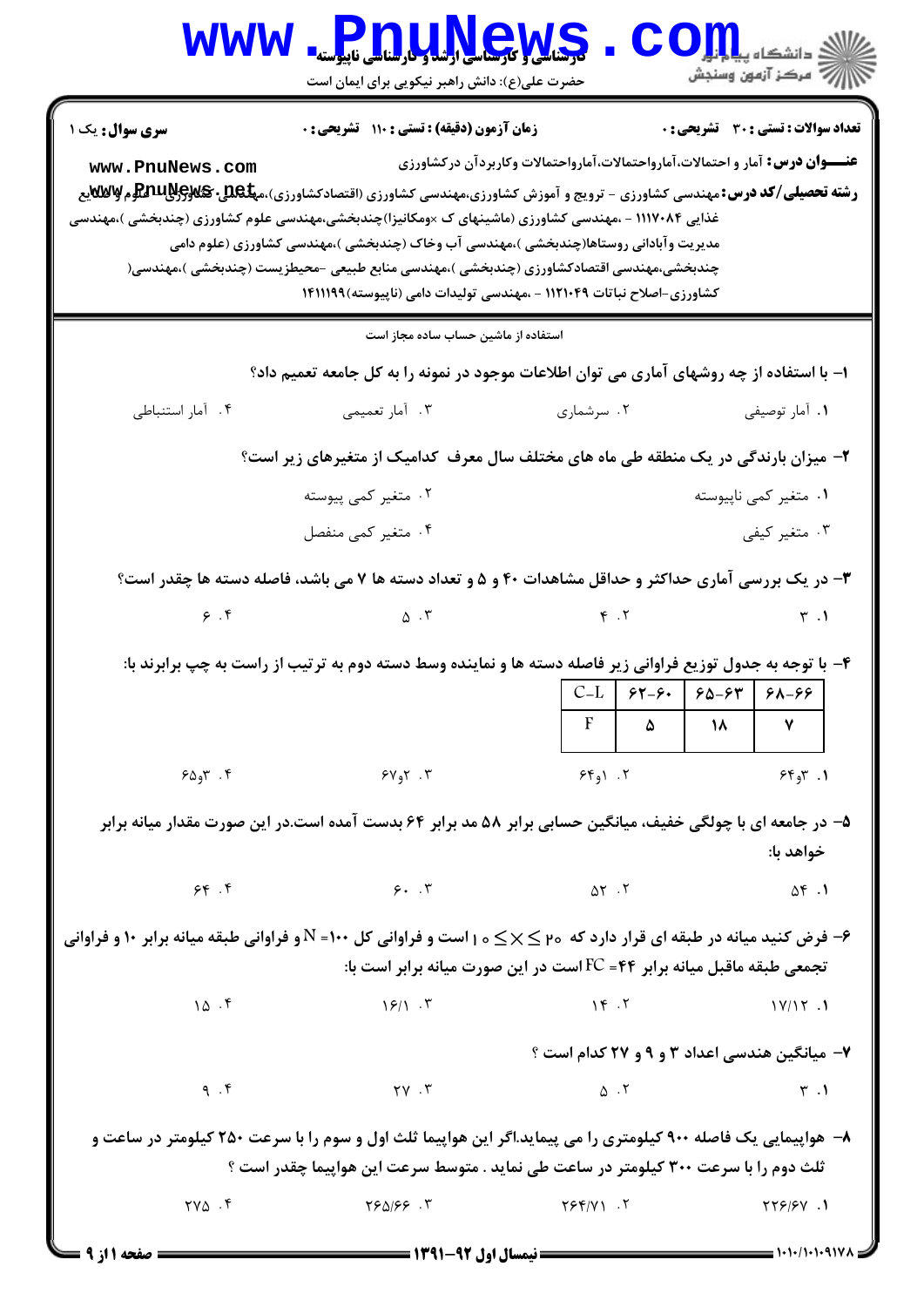| <b>WWW</b>                                | <b>Pnullews</b><br>حضرت علی(ع): دانش راهبر نیکویی برای ایمان است                                                                                                                                                                                                                                                                                                                                                                                                                                                                                        |                                                                                                                                                                                                                                                                                                                                                                                                                           | $\mathbf{COJJL}$ و دانشکاه پی           |
|-------------------------------------------|---------------------------------------------------------------------------------------------------------------------------------------------------------------------------------------------------------------------------------------------------------------------------------------------------------------------------------------------------------------------------------------------------------------------------------------------------------------------------------------------------------------------------------------------------------|---------------------------------------------------------------------------------------------------------------------------------------------------------------------------------------------------------------------------------------------------------------------------------------------------------------------------------------------------------------------------------------------------------------------------|-----------------------------------------|
| <b>سری سوال :</b> ۱ یک<br>www.PnuNews.com | زمان آزمون (دقیقه) : تستی : ۱۱۰ تشریحی : 0<br><b>رشته تحصیلی/کد درس: م</b> هندسی کشاورزی - ترویج و آموزش کشاورزی،مهندسی کشاورزی (اقتصادکشاورزی)،م <b>یلیوییپیپیپیپیچیلینهی</b><br>.<br>غذایی ۱۱۱۷۰۸۴ - ،مهندسی کشاورزی (ماشینهای ک ×ومکانیزا)چندبخشی،مهندسی علوم کشاورزی (چندبخشی )،مهندسی<br>مدیریت وآبادانی روستاها(چندبخشی )،مهندسی آب وخاک (چندبخشی )،مهندسی کشاورزی (علوم دامی<br>)چندبخشی،مهندسی اقتصادکشاورزی (چندبخشی )،مهندسی منابع طبیعی -محیطزیست (چندبخشی )،مهندسی<br>کشاورزی-اصلاح نباتات ۱۱۲۱۰۴۹ - ،مهندسی تولیدات دامی (ناپیوسته)۱۴۱۱۱۹۹ | <b>عنـــوان درس:</b> آمار و احتمالات،آمارواحتمالات،آمارواحتمالات وکاربردآن درکشاورزی                                                                                                                                                                                                                                                                                                                                      | تعداد سوالات : تستى : 30 قشريحى : 0     |
|                                           |                                                                                                                                                                                                                                                                                                                                                                                                                                                                                                                                                         | ۹– در اطلاعات آماری ۹۰،۹۵، ۸۵، ۱۰۰، ۷۰، ۷۰، ۷۰ مد ( نما) کدام است ؟                                                                                                                                                                                                                                                                                                                                                       |                                         |
| ۰۴ ندارد                                  |                                                                                                                                                                                                                                                                                                                                                                                                                                                                                                                                                         |                                                                                                                                                                                                                                                                                                                                                                                                                           |                                         |
|                                           |                                                                                                                                                                                                                                                                                                                                                                                                                                                                                                                                                         | ۱۰– دامنه تغییرات در توزیع اعداد ۱۲۱، ۴۱، ۷۵، ۲۳، ۸۶، ۱۲۷، ۶۱ کدام است؟                                                                                                                                                                                                                                                                                                                                                   |                                         |
| $Y \setminus Y$ .                         |                                                                                                                                                                                                                                                                                                                                                                                                                                                                                                                                                         |                                                                                                                                                                                                                                                                                                                                                                                                                           | 1.5                                     |
|                                           |                                                                                                                                                                                                                                                                                                                                                                                                                                                                                                                                                         |                                                                                                                                                                                                                                                                                                                                                                                                                           | <b>۱۱</b> - انحراف متوسط عبارت است از : |
|                                           | $N_\parallel$ مجموع مربعات انحراف ها تقسیم بر $N_\parallel$                                                                                                                                                                                                                                                                                                                                                                                                                                                                                             |                                                                                                                                                                                                                                                                                                                                                                                                                           | ١. جذر متوسط انحراف ها از ميانگين       |
|                                           | ۰۴ متوسط مجموع انحراف ها از ميانگين                                                                                                                                                                                                                                                                                                                                                                                                                                                                                                                     |                                                                                                                                                                                                                                                                                                                                                                                                                           | ۰۳ متوسط قدر مطلق انحراف ها از ميانگين  |
|                                           | $^{\circ}$ ا ا $^{\circ}$ ا $N=1$ ا $^{\circ}$ $^{\circ}$ ، $N=1$ ا $^{\circ}$ ، $\sum F_i$ $^{\circ}$ ، ا $^{\circ}$ $^{\circ}$ ا $^{\circ}$ ، ا $^{\circ}$ $^{\circ}$ ، ا $^{\circ}$ ، $^{\circ}$ ، $^{\circ}$ ، $^{\circ}$ ، $^{\circ}$ ، $^{\circ}$ ، $^{\circ}$ ، $^{\circ}$ ، $^{\circ}$ ، $^{\circ}$ ، $^{\circ}$ ، $^{\circ}$                                                                                                                                                                                                                   |                                                                                                                                                                                                                                                                                                                                                                                                                           |                                         |
| .707.9                                    |                                                                                                                                                                                                                                                                                                                                                                                                                                                                                                                                                         |                                                                                                                                                                                                                                                                                                                                                                                                                           | $\cdot/\Lambda f$ .                     |
|                                           | ۱۳- در یک جامعه آماری برای بررسی وزن ۱۰۰ دانشجوی یک دانشگاه، چارک اول ۶۴/۶۵ ، میانه۲۳/۶۷ و چارک سوم ۶۱/۶۹                                                                                                                                                                                                                                                                                                                                                                                                                                               | بدست آمده است انحرافات چارکی در این جامعه چقدر است؟                                                                                                                                                                                                                                                                                                                                                                       |                                         |
| $Y/Y$ 9.4                                 | $1/9$ $\lambda$ . $\mu$                                                                                                                                                                                                                                                                                                                                                                                                                                                                                                                                 | $\gamma / 9$ $\gamma$                                                                                                                                                                                                                                                                                                                                                                                                     |                                         |
|                                           |                                                                                                                                                                                                                                                                                                                                                                                                                                                                                                                                                         | ۱۴– اگر واریانس چند داده آماری ۲۵ باشد انحراف معیار آن کدام است؟                                                                                                                                                                                                                                                                                                                                                          |                                         |
| $\Delta$ . F                              |                                                                                                                                                                                                                                                                                                                                                                                                                                                                                                                                                         | $\begin{array}{ccc} \n\sqrt{2} & \sqrt{2} & \sqrt{2} & \sqrt{2} & \sqrt{2} & \sqrt{2} & \sqrt{2} & \sqrt{2} & \sqrt{2} & \sqrt{2} & \sqrt{2} & \sqrt{2} & \sqrt{2} & \sqrt{2} & \sqrt{2} & \sqrt{2} & \sqrt{2} & \sqrt{2} & \sqrt{2} & \sqrt{2} & \sqrt{2} & \sqrt{2} & \sqrt{2} & \sqrt{2} & \sqrt{2} & \sqrt{2} & \sqrt{2} & \sqrt{2} & \sqrt{2} & \sqrt{2} & \sqrt{2} & \sqrt{2} & \sqrt{2} & \sqrt{2} & \sqrt{2} & \$ |                                         |
|                                           | 1۵– متغیر تصادفی x بر طبق قانون نرمال استاندارد توزیع شده است. ضریب کشیدگی توزیع کدام است؟                                                                                                                                                                                                                                                                                                                                                                                                                                                              |                                                                                                                                                                                                                                                                                                                                                                                                                           |                                         |
|                                           | ۰۱ صفر ۱۰۴ میلادی و ۱۰۴ میلادی از ۱۰۴ میلادی و ۱۰۴ میلادی و ۱۰۴ میلادی از این میلادی و این این میلادی و این می                                                                                                                                                                                                                                                                                                                                                                                                                                          |                                                                                                                                                                                                                                                                                                                                                                                                                           |                                         |
|                                           | ۱۶- در جامعه ای نامتقارن، میانگین حسابی برابر ۲۰ میانه برابر ۱۹ واریانس برابر ۲۵ و مد برابر ۱۸ بدست آمده است.در این                                                                                                                                                                                                                                                                                                                                                                                                                                     | صورت ضریب دوم چولگی پیرسون چقدر است؟                                                                                                                                                                                                                                                                                                                                                                                      |                                         |
| $-\frac{1}{\Delta}$ if                    | $-\frac{\mu}{\Delta}$ $-\frac{r}{\Delta}$                                                                                                                                                                                                                                                                                                                                                                                                                                                                                                               | $\frac{1}{\omega}$ $\frac{1}{\omega}$ $\frac{1}{\omega}$ $\frac{1}{\omega}$                                                                                                                                                                                                                                                                                                                                               |                                         |
|                                           |                                                                                                                                                                                                                                                                                                                                                                                                                                                                                                                                                         |                                                                                                                                                                                                                                                                                                                                                                                                                           |                                         |
|                                           | ۱۷- اگر گشتاور مرتبه چهارم حول میانگین مساوی ۱۶۲ و واریانس برابر با ۹ باشد ضریب کشیدگی گشتاوری کدام است؟                                                                                                                                                                                                                                                                                                                                                                                                                                                |                                                                                                                                                                                                                                                                                                                                                                                                                           |                                         |
|                                           | $Y . F$ $\Delta/Y . T$ $Y . T$ $Y . T$                                                                                                                                                                                                                                                                                                                                                                                                                                                                                                                  |                                                                                                                                                                                                                                                                                                                                                                                                                           |                                         |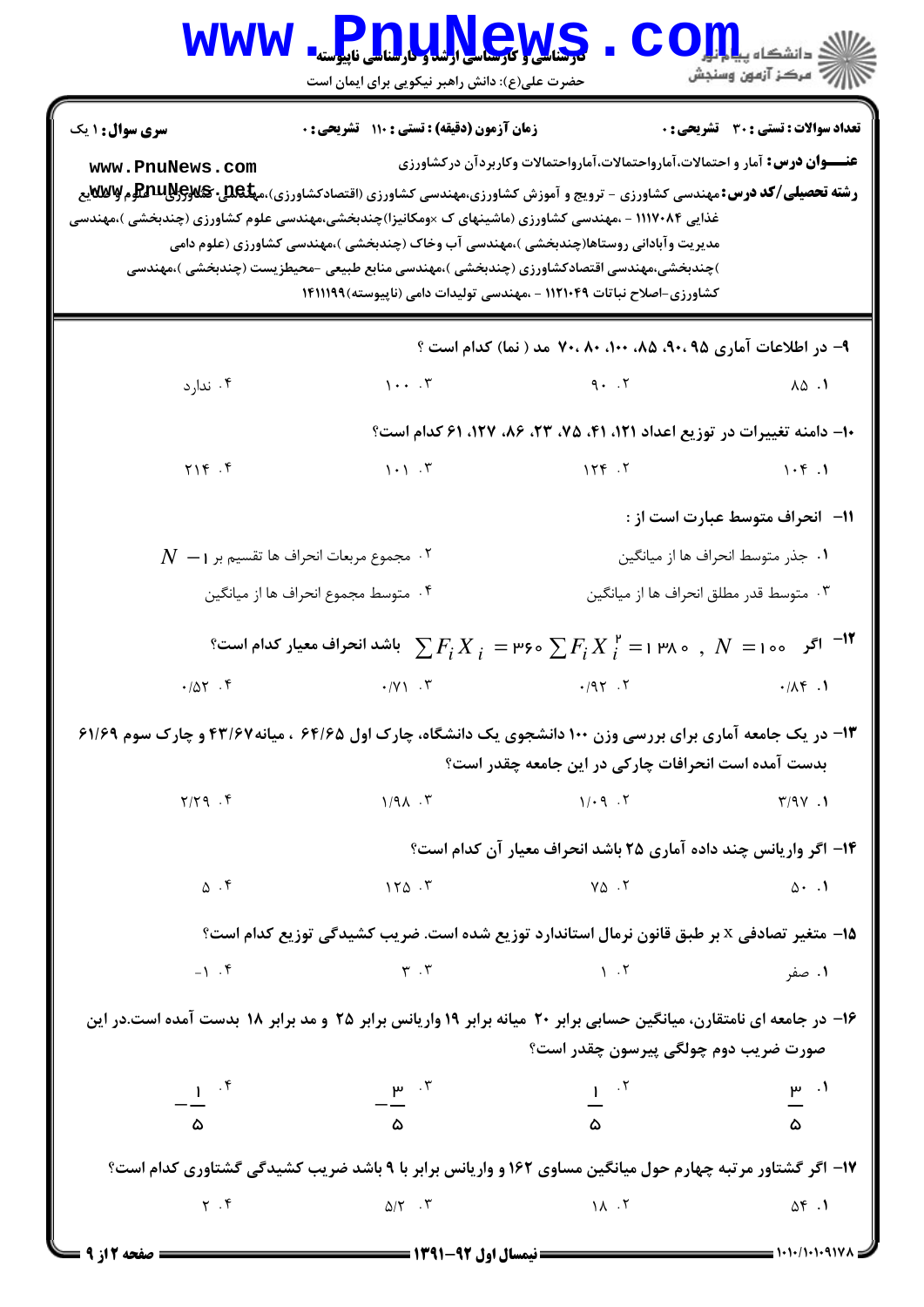|                                                                                                                                                                                                                                                                                                                                                                                                                                                                                                                                                                                                                                                                                                                                                                                                                                                                                                                                                                                                                                     | WWW Pnullews<br>حضرت علی(ع): دانش راهبر نیکویی برای ایمان است                                                                                                                                                                                                                                                                                                                     |                                                                                      | $\mathbf{CO}_{\mathrm{H}_{\mathrm{sl}}}^{\mathrm{L}_{\mathrm{coll}}}$ ي دانشڪاه                     |
|-------------------------------------------------------------------------------------------------------------------------------------------------------------------------------------------------------------------------------------------------------------------------------------------------------------------------------------------------------------------------------------------------------------------------------------------------------------------------------------------------------------------------------------------------------------------------------------------------------------------------------------------------------------------------------------------------------------------------------------------------------------------------------------------------------------------------------------------------------------------------------------------------------------------------------------------------------------------------------------------------------------------------------------|-----------------------------------------------------------------------------------------------------------------------------------------------------------------------------------------------------------------------------------------------------------------------------------------------------------------------------------------------------------------------------------|--------------------------------------------------------------------------------------|-----------------------------------------------------------------------------------------------------|
| <b>سری سوال :</b> ۱ یک<br>www.PnuNews.com                                                                                                                                                                                                                                                                                                                                                                                                                                                                                                                                                                                                                                                                                                                                                                                                                                                                                                                                                                                           | زمان آزمون (دقیقه) : تستی : ۱۱۰ تشریحی : ۰<br><b>رشته تحصیلی/کد درس:</b> مهندسی کشاورزی - ترویج و آموزش کشاورزی،مهندسی کشاورزی (اقتصادکشاورزی)،م <b>یلیوییپیچیلیات پی</b> وچیلیات<br>غذایی ۱۱۱۷۰۸۴ - ،مهندسی کشاورزی (ماشینهای ک ×ومکانیزا)چندبخشی،مهندسی علوم کشاورزی (چندبخشی )،مهندسی<br>مدیریت وآبادانی روستاها(چندبخشی )،مهندسی آب وخاک (چندبخشی )،مهندسی کشاورزی (علوم دامی | <b>عنـــوان درس:</b> آمار و احتمالات،آمارواحتمالات،آمارواحتمالات وکاربردآن درکشاورزی | تعداد سوالات : تستى : 30 - تشريحي : 0                                                               |
| )چندبخشی،مهندسی اقتصادکشاورزی (چندبخشی )،مهندسی منابع طبیعی –محیطزیست (چندبخشی )،مهندسی<br>کشاورزی-اصلاح نباتات ۱۱۲۱۰۴۹ - ،مهندسی تولیدات دامی (ناپیوسته)۱۴۱۱۱۹۹<br>اگر $P(A)=\frac{1}{\varphi}$ ، $P\left(A\right)=\frac{1}{\varphi}$ و $\frac{1}{\varphi}=\frac{1}{\varphi}$ باشد، (P(AUB) کدام است؟<br>$\frac{\omega}{\omega}$<br>$\frac{1}{\mu}$ $\frac{1}{\mu}$ $\frac{1}{\mu}$ $\frac{1}{\mu}$ $\frac{1}{\mu}$<br>$\frac{1}{1 \text{ P}}^{-1}$<br>۱۹- به چند طریق می توان از  بین ۱۲ نفر محقق، ۹ نفر را به عنوان پژوهشگر برتر انتخاب کرد؟<br>$\gamma \gamma$ . F $\gamma \gamma$ . T $\gamma \gamma$ . T $\gamma \gamma$ . T $\gamma \gamma$<br>۲۰- از جعبه ای شامل ۱۰ توپ قرمز، ۳۰ توپ سفید ۲۰، توپ آبی، ۱۵ توپ نارنجی ، توپی به طور تصادفی برداشت می شود<br>احتمال اینکه توپ برداشتی آبی نباشد چقدر است؟<br>$\frac{p}{\omega}$ $\frac{p}{\omega}$ $\frac{p}{\omega}$ $\frac{p}{\omega}$ $\frac{p}{\omega}$ $\frac{11}{\omega}$ $\frac{11}{\omega}$<br><b>۲۱</b> - توجه به جدول توزیع احتمال زیر مقدار امید ریاضیx چقدر است؟ |                                                                                                                                                                                                                                                                                                                                                                                   |                                                                                      |                                                                                                     |
|                                                                                                                                                                                                                                                                                                                                                                                                                                                                                                                                                                                                                                                                                                                                                                                                                                                                                                                                                                                                                                     |                                                                                                                                                                                                                                                                                                                                                                                   |                                                                                      |                                                                                                     |
|                                                                                                                                                                                                                                                                                                                                                                                                                                                                                                                                                                                                                                                                                                                                                                                                                                                                                                                                                                                                                                     |                                                                                                                                                                                                                                                                                                                                                                                   |                                                                                      |                                                                                                     |
|                                                                                                                                                                                                                                                                                                                                                                                                                                                                                                                                                                                                                                                                                                                                                                                                                                                                                                                                                                                                                                     |                                                                                                                                                                                                                                                                                                                                                                                   |                                                                                      |                                                                                                     |
|                                                                                                                                                                                                                                                                                                                                                                                                                                                                                                                                                                                                                                                                                                                                                                                                                                                                                                                                                                                                                                     |                                                                                                                                                                                                                                                                                                                                                                                   |                                                                                      |                                                                                                     |
|                                                                                                                                                                                                                                                                                                                                                                                                                                                                                                                                                                                                                                                                                                                                                                                                                                                                                                                                                                                                                                     |                                                                                                                                                                                                                                                                                                                                                                                   |                                                                                      |                                                                                                     |
|                                                                                                                                                                                                                                                                                                                                                                                                                                                                                                                                                                                                                                                                                                                                                                                                                                                                                                                                                                                                                                     |                                                                                                                                                                                                                                                                                                                                                                                   |                                                                                      |                                                                                                     |
|                                                                                                                                                                                                                                                                                                                                                                                                                                                                                                                                                                                                                                                                                                                                                                                                                                                                                                                                                                                                                                     |                                                                                                                                                                                                                                                                                                                                                                                   |                                                                                      |                                                                                                     |
|                                                                                                                                                                                                                                                                                                                                                                                                                                                                                                                                                                                                                                                                                                                                                                                                                                                                                                                                                                                                                                     |                                                                                                                                                                                                                                                                                                                                                                                   |                                                                                      |                                                                                                     |
| $1/\Delta$ .                                                                                                                                                                                                                                                                                                                                                                                                                                                                                                                                                                                                                                                                                                                                                                                                                                                                                                                                                                                                                        | $Y/Y\Delta$ .                                                                                                                                                                                                                                                                                                                                                                     | $-1$<br>p(x)<br>9.7                                                                  | $-\mathbf{Y}$ +<br>$\frac{1}{\Delta}$ $\frac{\mu}{\rho}$<br>$\overline{\phantom{a}}$<br>$V \cdot V$ |
|                                                                                                                                                                                                                                                                                                                                                                                                                                                                                                                                                                                                                                                                                                                                                                                                                                                                                                                                                                                                                                     | اگر متغیر تصادفی x دارای تابع چگالی دوجمله ای سمت استش $F_{\chi}=\left(\frac{{\sf r}\circ}{\sf r}\right)^{\!\!\times}\left(\frac{{\sf r}\circ}{\sf r}\right)^{\!\!\times}\left(\frac{{\sf r}\circ}{\sf r}\right)^{\!\!\times}$ باشد واریانس و امید ریاضی توزیع                                                                                                                    | دوجمله ای به ترتیب از راست به چپ برابر است با :                                      |                                                                                                     |
| $\Lambda/F$ $\theta$ $\Lambda/T$ $\cdot$ $\zeta$                                                                                                                                                                                                                                                                                                                                                                                                                                                                                                                                                                                                                                                                                                                                                                                                                                                                                                                                                                                    | $Y/Y \rightarrow$ ۴/۲۱ . ۳                                                                                                                                                                                                                                                                                                                                                        | $\Delta$ $\theta$ , $\gamma$ /Y $\Delta$ $\Omega$ . Y                                | ۰۱ ۲/۲۵ و ۳/۷۵                                                                                      |
|                                                                                                                                                                                                                                                                                                                                                                                                                                                                                                                                                                                                                                                                                                                                                                                                                                                                                                                                                                                                                                     |                                                                                                                                                                                                                                                                                                                                                                                   |                                                                                      |                                                                                                     |
|                                                                                                                                                                                                                                                                                                                                                                                                                                                                                                                                                                                                                                                                                                                                                                                                                                                                                                                                                                                                                                     | ۲۳− در جامعه ای رابطه۲۰=M=۱۱ برای متغیر تصادفی x صادق است این متغیر دارای چه توزیعی است؟                                                                                                                                                                                                                                                                                          |                                                                                      |                                                                                                     |
| ۰۴ برنولی                                                                                                                                                                                                                                                                                                                                                                                                                                                                                                                                                                                                                                                                                                                                                                                                                                                                                                                                                                                                                           | ۰۳ دوجمله ای                                                                                                                                                                                                                                                                                                                                                                      | ۰۲ نرمال                                                                             | ۰۱ پواسن                                                                                            |
|                                                                                                                                                                                                                                                                                                                                                                                                                                                                                                                                                                                                                                                                                                                                                                                                                                                                                                                                                                                                                                     |                                                                                                                                                                                                                                                                                                                                                                                   | <b>ـــــــــــــ نیمسال اول 92-1391 ـــ</b>                                          |                                                                                                     |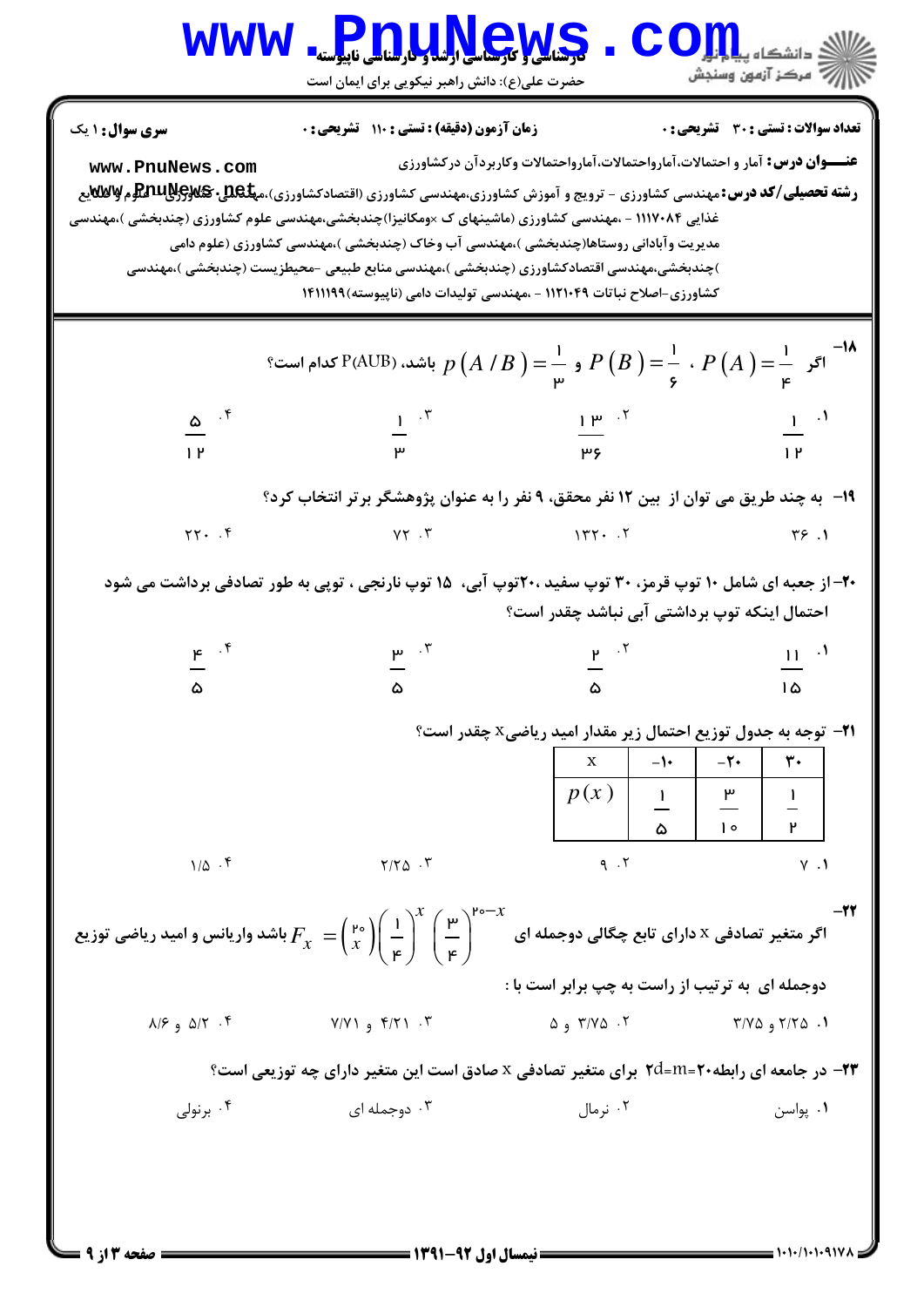**[www.PnuNews.com](http://pnunews.com)** كارشناسي و كارشناسي ارشد و كارشناسي ناپيوسته :( ) - ) ( +: ((+: + \*+: : : تعداد سوالات : تستي تشريحي زمان آزمون (دقيقه) : تستي تشريحي سري سوال %!&' #'! !"#, !"#, ! "# : عنــوان درس **[www.PnuNews.com](http://pnunews.com) [www.PnuNews.net](http://www.PnuNews.net)**5-6 ! 7- / %!&' ,-.",(%!&'3 4) %!&' ,-.",%!&' 0%"# ! 1!2 / %!&' ,-." : رشته تحصيلي/كد درس ,-.",( &B,-C) %!&' 7- ,-.",&B,-C(@A"!\* = .->") %!&' ,-.", / (((:+;< 89 " 7-) %!&' ,-.",( &B,-C) =D! E# ,-.",( &B,-C) ! #! 
," ,-.",( &B,-C) 
H@IJ"/ FG 5-" ,-.",( &B,-C) %!&'3 4 ,-.",&B,-C( (<(((NN(P Q) " ,O2 ,-.", / ((M(+<N 2 KL6/%!&' 2 \* 2 M+++ P ] O PC ,> "0 001 T! \_ / @ W,> KL6 8 % `-- 24 R> " W,&" % `- 8 −2 −2 . . . . ( +/++l +/++\* 1 33 *e* 2 *e* / v! !H2 7, oe ! ,C 2 
J2 POb % `- B" ~ ! %! @e [n" D- "%# - 25 : W,"# 
, % LG P PT2 ! f ~ ! 2 2 1 2 1 2 1 2 46 37 51 32 7 6 351 64 250 22 *X X n n s s* = = = = = = / / / / R
 7,V "%# W"# ,a" . . . . ( A'/%# /" A'/"%# %/%# R
 ,6 ,-C ("%# ) "%# 2.
 M 7! ID ! d \_! ID "# "%# ] - 26 . . . . ( )\* )" " *n n* = = , SZ P Ua H" e32 P f \_" PF"T ! % 1 2 P v! a" ! B 21 16 - 27 2 2 2 1 2 (*s <sup>p</sup>* ) P B"# S v! 6 [ .
 W,"# 
, 1 6 2 *s s* = = , R ,D ,aC / . . . . ( '/"# %/'" %/&& '/)& Nd -G hy > EB 0 625 / F" ^J !2 28 [n" 2 (M P f\_" PF"T % Wb / - 28 6e PC PF"T F4! [n" / / *t a* − = 2 3 106 ( ( ) ) Rb " 4 P-. . . . ( ( %/# \$ /) ( %/\*% \$ /%) ( %/& \$/\*) ( %/ \$ /&%)

**۲۹**– از جامعه ای نرمال، نمونه ای تصادفی به حجم 10=n و 15=s بدست آمده است.مقدار آماره آزمون برای فرضیه  $H_{\circ}: \delta^{\mathfrak{p}} =$  $H_{\pm}$ : در برابر  $H_{\circ}$  خر برابر  $H_{\circ}$  :  $\delta^{\mathfrak{p}}$ گدام است؟  $H_{+}$ :  ${\boldsymbol{\delta}}^{\mathtt{P}}$   $\neq$  1  $\circ$  $(1/T\Delta)^{1/2}$   $(1/T\Delta)^{1/2}$   $(1/T\Delta)^{1/2}$   $(1/T\Delta)^{1/2}$   $(1/T\Delta)^{1/2}$   $(1/T\Delta)^{1/2}$   $(1/T\Delta)^{1/2}$  $(1/\Gamma \Delta \cdot f)$   $(1/\Gamma \Delta \cdot f)$   $(1/\Gamma \Delta \cdot f)$  $P \cdot Y$  . The contract of the contract of the contract of the contract of the contract of the contract of the contract of the contract of the contract of the contract of the contract of the contract of the contract of the **۳۰**- در یک جدول توافقی ۲ × ۳ درجه آزادی کدام است ؟  $\begin{matrix} \gamma & \gamma \end{matrix}$  )  $\begin{matrix} \gamma & \gamma \end{matrix}$  ,  $\begin{matrix} \gamma & \gamma \end{matrix}$  ,  $\begin{matrix} \gamma & \gamma \end{matrix}$  ,  $\begin{matrix} \gamma & \gamma \end{matrix}$  ,  $\begin{matrix} \gamma & \gamma \end{matrix}$  ,  $\begin{matrix} \gamma & \gamma \end{matrix}$  ,  $\begin{matrix} \gamma & \gamma \end{matrix}$  ,  $\begin{matrix} \gamma & \gamma \end{matrix}$  ,  $\begin{matrix} \gamma & \gamma \end{matrix}$  ,  $\begin{matrix} \gamma & \gamma \end{matrix}$  ,  $\gamma$  (  $\gamma$  ),  $\gamma$  (  $\gamma$  ),  $\gamma$  (  $\gamma$  ),  $\gamma$  (  $\gamma$  ),  $\gamma$  (  $\gamma$  ),  $\gamma$  $\mathcal{A} \times \mathcal{A} \times \mathcal{A} \times \mathcal{A} \times \mathcal{A} \times \mathcal{A} \times \mathcal{A} \times \mathcal{A} \times \mathcal{A} \times \mathcal{A} \times \mathcal{A} \times \mathcal{A} \times \mathcal{A} \times \mathcal{A} \times \mathcal{A} \times \mathcal{A} \times \mathcal{A} \times \mathcal{A} \times \mathcal{A} \times \mathcal{A} \times \mathcal{A} \times \mathcal{A} \times \mathcal{A} \times \mathcal{A} \times \mathcal{A} \times \mathcal{A} \times \mathcal{A} \times \mathcal{$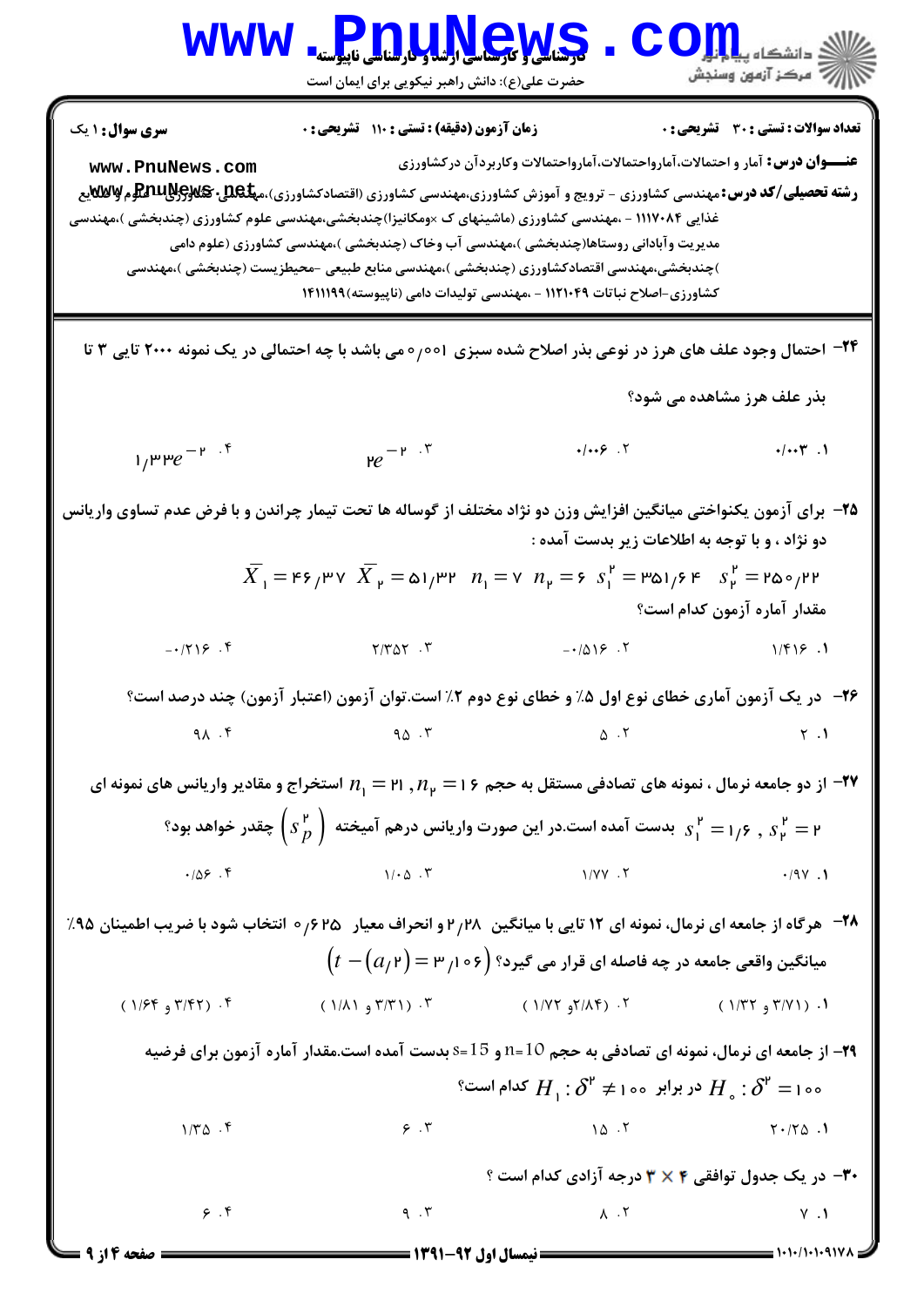حضرت علي(ع): دانش راهبر نيكويي براي ايمان است

عنــوان درس رشته تحصيلي/كد درس تعداد سوالات : تستي تشريحي زمان آزمون (دقيقه) : تستي تشريحي سري سوال %!&' #'! !"#, !"#, ! "# ) ( +: ((+: + \*+: : : : : 5-6 ! 7- / %!&' ,-.",(%!&'3 4) %!&' ,-.",%!&' 0%"# ! 1!2 / %!&' ,-." ,-.",( &B,-C) %!&' 7- ,-.",&B,-C(@A"!\* = .->") %!&' ,-.", / (((:+;< 89 " 7-) %!&' ,-.",( &B,-C) =D! E# ,-.",( &B,-C) ! #! 
," ,-.",( &B,-C) 
H@IJ"/ FG 5-" ,-.",( &B,-C) %!&'3 4 ,-.",&B,-C( (<(((NN(P Q) " ,O2 ,-.", / ((M(+<N 2 KL6/%!&' :Py .O"e x fu fm x ,x A C( ) , x N N f = = + = ∑ ∑ ∑ ∑ + <sup>d</sup> N ( f ) M L c( ) f − = + ∑ <sup>1</sup> 1 2 N N N H ,G x , x ,...., x x = = ∑ 1 2 1 d m (x m ) S a sk CV s s X − = = = <sup>3</sup> 3 3 3 (x x) <sup>S</sup> N − = 2 m r (x x) x x a ,mr ,MD s N N − − = = = <sup>4</sup> <sup>∑</sup> <sup>∑</sup> 4 4 k r x x r k k (x A) N! s c u u , m , p(x) p ,...,p N x !x ! ....x ! − = − = = ∑ <sup>1</sup> 2 2 1 1 1 2 x e N! x N x p(x) , p(x) p q x! x!(N x)! −λ λ <sup>−</sup> = = − xy nx y N xy ( x)( y) r ,b N( x ) ( x) ( x nx )( y ny ) − − = = − − − ∑ ∑ ∑ ∑ ∑ ∑ ∑ ∑ 2 2 2 2 2 2 i i / i ( o e ) x x y bx a , , t e s s sp n n − − − = + χ = = + ∑ 2 2 1 2 2 2 1 2 1 2 0 5 1010/10109178 1391-92 نيمسال اول 5 از 9 صفحه **[www.PnuNews.com](http://pnunews.com) [www.PnuNews.net](http://www.PnuNews.net)**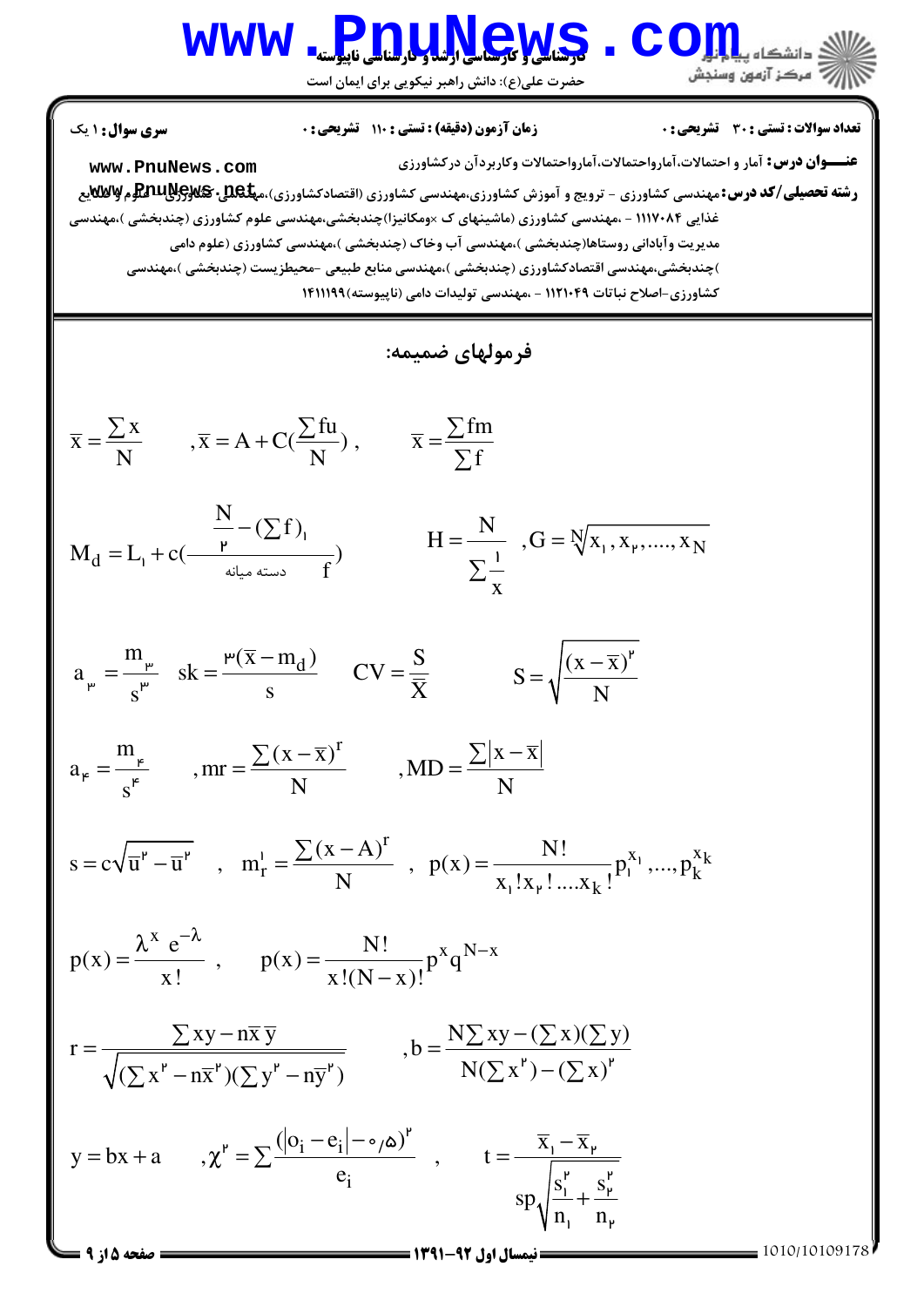حضرت علي(ع): دانش راهبر نيكويي براي ايمان است

**عنـــوان درس:** آمار و احتمالات،آمارواحتمالات،آمارواحتمالات وكاربردآن دركشاورزى **رشته تحصیلی/کد درس: مه**ندسی کشاورزی - ترویج و آموزش کشاورزی،مهندسی کشاورزی (اقتصادکشاورزی)،م**پلکلل: PrwM و Ww**yهل نعداد سوالات : تستي : 30 - تشريحي : . • زمان آزمون (دقيقه) : تستي : 110 - تشريحي : 0 - ، مسري سوال : يك 1 غذایی ۱۱۱۷۰۸۴ - .مهندسی کشاورزی (ماشینهای ک ×ومکانیزا)چندبخشی،مهندسی علوم کشاورزی (چندبخشی )،مهندسی مدیریت وآبادانی روستاها(چندبخشی )،مهندسی آب وخاک (چندبخشی )،مهندسی کشاورزی (علوم دامی چندبخشي،مهندسي اقتصادكشاورزي (چندبخشي )،مهندسي منابع طبيعي -محيطزيست (چندبخشي )،مهندسي( كشاورزي-اصلاح نباتات ١١٢١٠٤٩ - ،مهندسي توليدات دامي (ناپيوسته)١٤١١١٩٩  $i - e_i$  $i$   $e_i$  $(\mathrm{o}_{\mathbf{i}} - \mathrm{e}_{\mathbf{i}})^{\mathbf{r}}$   $\overline{\mathrm{x}}_{1} - \overline{\mathrm{x}}_{1}$   $\overline{\mathrm{x}}_{2}$ , t =  $\frac{A_1 - A_2}{\sqrt{a_1 + a_2}}$ , t  $e_i$ ,  $\begin{array}{ccc} , & \cdot & \cdot & \cdot \\ \hline 1 & 1 & \cdot & \cdot \end{array}$  s sp  $n_{\rm i}$  n<sub>r</sub>  $\sqrt{n}$  $(-e_i)^{\mathfrak{p}}$   $\overline{X}_1 - \overline{X}_{\mathfrak{p}}$   $\overline{X} - \mu$  $\chi^{\prime} = \sum \frac{(q_1 - q_1)}{r}$ ,  $t = \frac{R_1 - R_2}{r}$ ,  $t =$ + ∑  $\overline{1}$  $\overline{X}_1 \cdot \overline{X}_2 = \nabla \cdot (0_1 - e_1)'$   $\overline{X}_1 - \overline{X}_1 \cdot \overline{X}_2$   $\overline{X}_2 - \overline{X}_1 \cdot \overline{X}_2$  $n_{\rm p}$ 1 1 \* p  $(t_1 \frac{s_1^P}{\cdot} ) + (t_{P} \frac{s_{P}^P}{\cdot} )$  $n_1$   $n_r$   $n_r$   $(n_1 - 1)s_1^r + (n_r - 1)s_2^r$  $t^* = \frac{H_1}{t^* + H_2}$ , s  $s_1^P$ ,  $s_p^P$  n<sub>1</sub>+n  $n_1$  n +  $-1$ )s<sup>r</sup> + (n<sub>r</sub> –  $=$   $\frac{n_1}{n_1} + \frac{n_2}{n_2}$ ,  $s_n =$  $+ n<sub>r</sub>$  – +  $\mathbf{r}$   $\mathbf{r}$  $S_{\rm P}$  $(1 - \frac{1}{2}) + (t_p - \frac{1}{2})$  $n_{\rm p}$   $(n_{\rm l} - 1)S_{\rm l} + (n_{\rm p} - 1)S_{\rm p}$  $\overline{y}$  $n_1 + n_\nu$  $\mathbf{n}_{\mathbf{r}}$  $1)S_1^P + (n_u - 1)S_2$  $\cdot$  $SS = SS - SS$ تيمار كل اشتباه شتباه  $\frac{i}{\pi}$  - cf CF -  $\frac{x_i}{x_i}$ t i  $SS_t = \sum \frac{x_1^P}{1 - cf}$ ,  $CF = \frac{x}{f}$ r rt  $\mathbf{r}$ . .  $\hat{p} - p$ *Z p q n* −  $=\frac{P-P_{s}}{\sqrt{2}}$ دامنه محرك d n d  $p_{\text{q}}$ ,  $-p_{\text{q}}$ , t s  $= p_{9} - p_{1}$ ,  $t =$  $SS =$ كل t  $i_j$  - Cr,  $MS_t = \frac{1}{4f}$ ,  $MS_e$ ij  $\mathbf{u}_t$   $\mathbf{u}_e$  $X_{ii}^P - CF$ ,  $MS_t = \frac{SS_t}{TS}$ ,  $MS_e = \frac{SS_e}{TS}$  $df_t$  df  $\sum x_{ii}^P - CF$ ,  $MS_t = \frac{SS_t}{TS}$ ,  $MS_e =$  $\hat{\sigma}^{\text{P}}$  + r. $\hat{\sigma}^{\text{P}}_{\tau}$  =  $\sigma^{\text{P}}_{r}$  (  $\sum \hat{\tau}^{\text{P}}_{i}$  )/  $\frac{t}{r}$ ,  $F = \frac{0 + r \cdot 0}{r}$ ,  $F = \frac{0 - r \cdot (2^r)^2}{r^2}$ *e*  $Ms_t$   $F \quad \hat{\sigma}^{\text{P}} + r \cdot \hat{\sigma}^{\text{P}}_{\tau}$   $F \quad \sigma^{\text{P}}_r (\sum \hat{\tau}^{\text{P}}_i) / t$  $F = \frac{m s_t}{r}$ ,  $F = \frac{6(1+r)\sigma_t}{r}$ ,  $F$  $Ms_e$   $s^{\prime}$   $s$  $\hat{\sigma}^{\mathsf{F}}$  + r. $\hat{\sigma}^{\mathsf{F}}_{\tau}$  =  $\sigma^{\mathsf{F}}_{r}$  ( $\sum \hat{\tau}^{\mathsf{F}}_{i}$ )/t –  $=\frac{m_{0t}}{N_{0t}}$ ,  $F=\frac{6(1+n_{0t})}{N_{0t}}$ ,  $F=$  $2^{\mu}$   $\Delta^{\mu}$   $\Delta^{\mu}$   $\Delta^{\mu}$  $\frac{1}{r}$ ,  $\frac{1}{r}$   $\frac{1}{r}$ 1  $i^{\mathbf{A}}$ i i i  $f_i x$  $\overline{x} = -\sum x_i \overline{x}$  $n^{\frac{2}{n}-1}$   $\sum f$  $=-\sum x_i$   $\overline{x}$  = ∑ ∑ ∑ 1 1010/10109178 1391-92 نيمسال اول 6 از 9 صفحه **[www.PnuNews.com](http://pnunews.com)**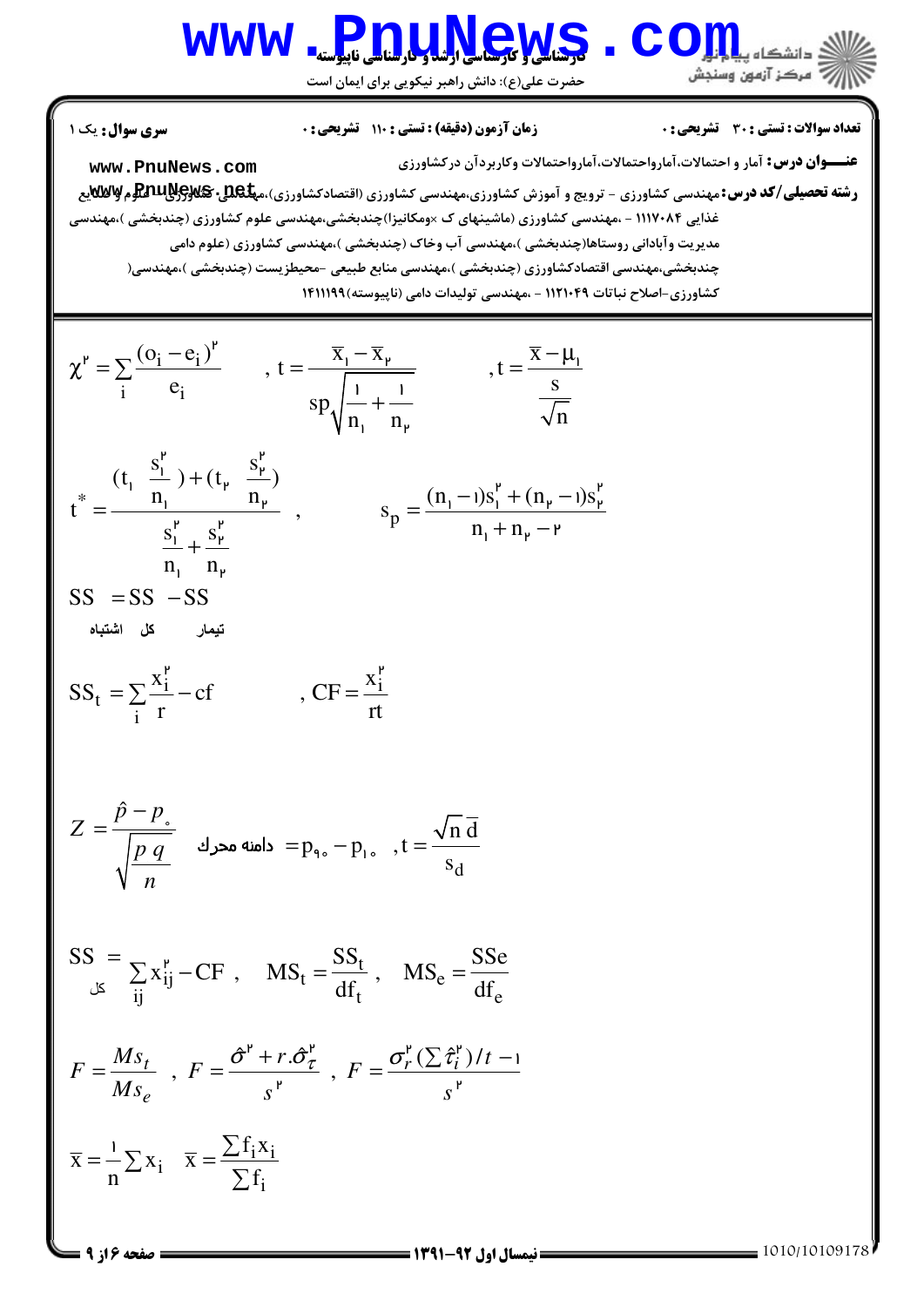حضرت علي(ع): دانش راهبر نيكويي براي ايمان است

$$
\begin{array}{ll}\n\text{www. PnuNews. com} \\
\text{www. PnuNews. com} \\
\text{www. PnuNews. com} \\
\text{www. PnuNews. com} \\
\text{www. PnuNews. com} \\
\text{www. PnuNews. com} \\
\text{www. PnuNews. com} \\
\text{www. PnuNews. com} \\
\text{www. PnuNews. com} \\
\text{www. PnuNews. com} \\
\text{www. PnuNews. com} \\
\text{www. PnuNews. com} \\
\text{www. PnuNews. com} \\
\text{www. PnuNews. com} \\
\text{www. PnuNews. com} \\
\text{www. PnuNews. com} \\
\text{www. PnuNews. com} \\
\text{www. PnuNews. com} \\
\text{www. PnuNews. com} \\
\text{www. PnuNews. com} \\
\text{www. PnuNews. com} \\
\text{www. PnuNews. com} \\
\text{www. PnuNews. com} \\
\text{www. PnuNews. com} \\
\text{www. PnuNews. com} \\
\text{www. PnuNews. com} \\
\text{www. PnuNews. com} \\
\text{www. PnuNews. com} \\
\text{www. PnuNews. com} \\
\text{www. PnuNews. com} \\
\text{www. PnuNews. com} \\
\text{www. PnuNews. com} \\
\text{www. PnuNews. com} \\
\text{www. PnuNews. com} \\
\text{www. PnuNews. com} \\
\text{www. PnuNews. com} \\
\text{www. PnuNews. com} \\
\text{www. PnuNews. com} \\
\text{www. PnuNews. com} \\
\text{www. PnuNews. com} \\
\text{www. PnuNews. com} \\
\text{www. PnuNews. com} \\
\text{www. PnuNews. com} \\
\text{www. PnuNews. com} \\
\text{www. PnuNews. com} \\
\text{www. PnuNews. com} \\
\text{www. PnuNews. com} \\
\text{www. PnuNews. com} \\
\text{www. PnuNews. com} \\
\text{www. PnuNews. com} \\
\text{www. PnuNews. com} \\
\text{www. PnuNews. com} \\
\text{www. PnuNews. com} \\
\text{www. PnuNew
$$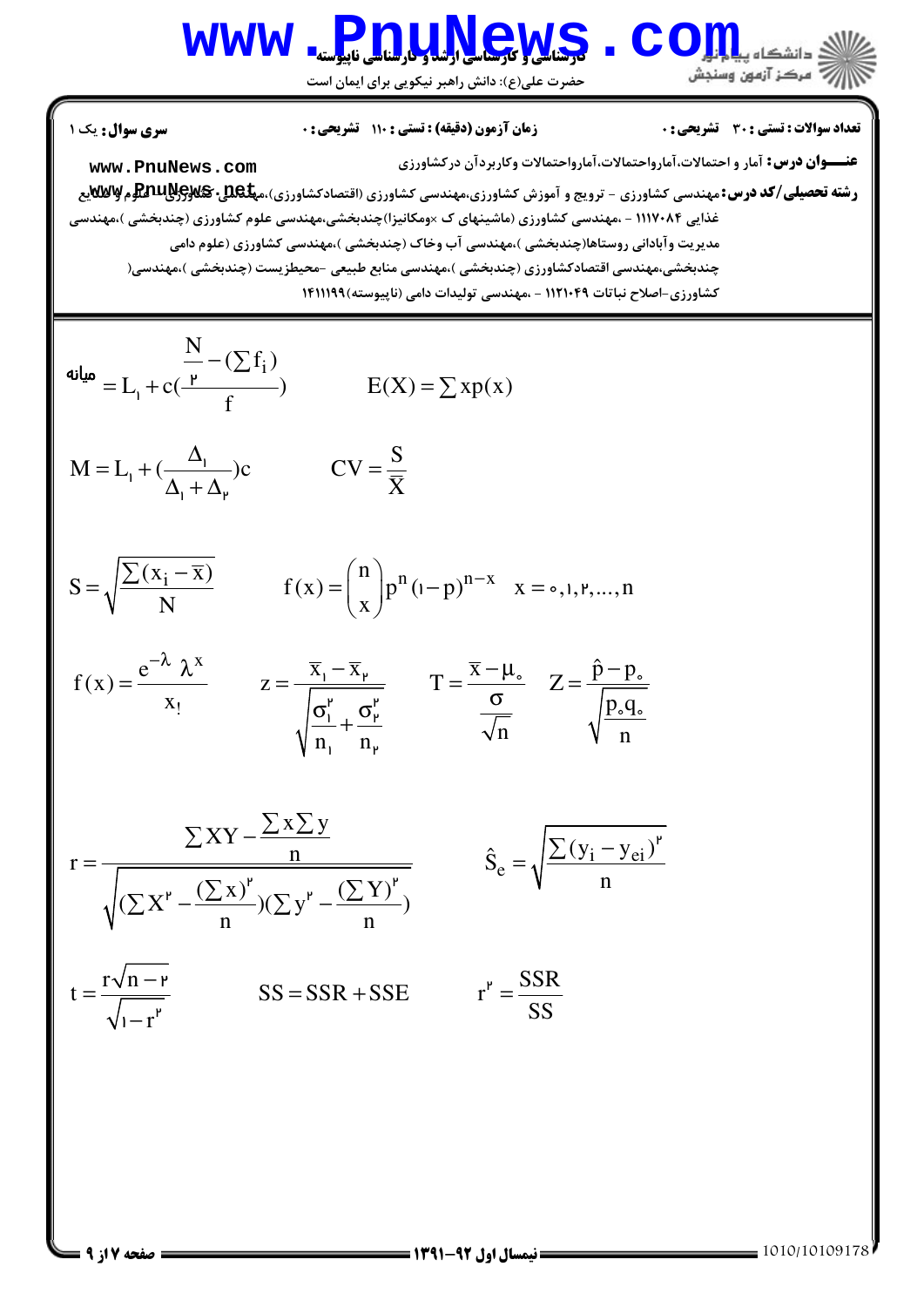حضرت علي(ع): دانش راهبر نيكويي براي ايمان است

### نعداد سوالات : تستي : 30 - تشريحي : . • زمان آزمون (دقيقه) : تستي : 110 - تشريحي : 0 - ، مسري سوال : يك 1

**[www.PnuNews.com](http://pnunews.com)**

**عنـــوان درس:** آمار و احتمالات،آمارواحتمالات،آمارواحتمالات وكاربردآن دركشاورزى

**رشته تحصیلی/کد درس: مه**ندسی کشاورزی - ترویج و آموزش کشاورزی،مهندسی کشاورزی (اقتصادکشاورزی)،م**پلکلل: PrwM و Ww**yهل غذایی ۱۱۱۷۰۸۴ - .مهندسی کشاورزی (ماشینهای ک ×ومکانیزا)چندبخشی،مهندسی علوم کشاورزی (چندبخشی )،مهندسی مدیریت وآبادانی روستاها(چندبخشی )،مهندسی آب وخاک (چندبخشی )،مهندسی کشاورزی (علوم دامی چندبخشی،مهندسی اقتصادکشاورزی (چندبخشی )،مهندسی منابع طبیعی –محیطزیست (چندبخشی )،مهندسی( کشاورزی-اصلاح نباتات ۱۱۲۱۰۴۹ - ،مهندسی تولیدات دامی (ناپیوسته)۱۴۱۱۱۹۹

جدول٢. توزيع نرمال استاندارد

|                                                                                          | $\Phi(z)$ |
|------------------------------------------------------------------------------------------|-----------|
| $P(Z \leq z) = \Phi(z) = \int_{-\infty}^{1} \frac{1}{\sqrt{2\pi}} e^{-\frac{z^2}{2\pi}}$ |           |
| $\Phi(-z) = 1 - \Phi(z)$                                                                 |           |

| z   | 0.00   | 0.01   | 0.02   | 0.03   | 0.04   | 0.05   | 0.06   | 0.07   | 0.08   | 0.09   |
|-----|--------|--------|--------|--------|--------|--------|--------|--------|--------|--------|
| 0,0 | 0.5000 | 0.5040 | 0.5080 | 0.5120 | 0.5160 | 0.5199 | 0.5239 | 0.5279 | 0.5319 | 0.5359 |
| 0.1 | 0.5398 | 0.5438 | 0.5478 | 0.5517 | 0.5557 | 0.5596 | 0.5636 | 0.5675 | 0.5714 | 0.5753 |
| 0.2 | 0.5793 | 0.5832 | 0.5871 | 0.5910 | 0.5948 | 0.5987 | 0.6026 | 0.6064 | 0.6103 | 0.6141 |
| 0.3 | 0.6179 | 0.6217 | 0.6255 | 0.6293 | 0.6331 | 0.6368 | 0.6406 | 0.6443 | 0.6480 | 0.6517 |
| 0.4 | 0.6554 | 0.6591 | 0.6628 | 0.6664 | 0.6700 | 0.6736 | 0.6772 | 0.6808 | 0.6844 | 0.6879 |
| 0.5 | 0.6915 | 0.6950 | 0.6985 | 0.7019 | 0.7054 | 0.7088 | 0.7123 | 0.7157 | 0.7190 | 0.7224 |
| 0,6 | 0.7257 | 0.7291 | 0.7324 | 0.7357 | 0.7389 | 0.7422 | 0.7454 | 0.7486 | 0.7517 | 0.7549 |
| 0,7 | 0.7580 | 0.7611 | 0.7642 | 0.7673 | 0.7703 | 0.7734 | 0.7764 | 0.7794 | 0.7823 | 0.7852 |
| 0.8 | 0.7881 | 0.7910 | 0.7939 | 0.7967 | 0.7995 | 0.8023 | 0.8051 | 0.8078 | 0.8106 | 0.8133 |
| 0.9 | 0.8159 | 0.8186 | 0.8212 | 0.8238 | 0.8264 | 0.8289 | 0.8315 | 0.8340 | 0.8365 | 0.8389 |
| 1.0 | 0.8413 | 0.8438 | 0.8461 | 0.8485 | 0.8508 | 0.8531 | 0.8554 | 0.8577 | 0.8599 | 0.8621 |
| 1.1 | 0.8643 | 0.8665 | 0.8686 | 0.8708 | 0.8729 | 0.8749 | 0.8770 | 0.8790 | 0.8810 | 0.8830 |
| 1.2 | 0.8849 | 0.8869 | 0.8888 | 0.8907 | 0.8925 | 0.8944 | 0.8962 | 0.8980 | 0.8997 | 0.9015 |
| 1.3 | 0.9032 | 0.9049 | 0.9066 | 0.9082 | 0.9099 | 0.9115 | 0.9131 | 0.9147 | 0.9162 | 0.9177 |
| 1.4 | 0.9192 | 0.9207 | 0.9222 | 0.9236 | 0.9251 | 0.9265 | 0.9279 | 0.9292 | 0.9306 | 0.9319 |
| 1.5 | 0.9332 | 0.9345 | 0.9357 | 0.9370 | 0.9382 | 0.9394 | 0.9406 | 0.9418 | 0.9429 | 0.9441 |
| 1.6 | 0.9452 | 0.9463 | 0.9474 | 0.9484 | 0.9495 | 0.9505 | 0.9515 | 0.9525 | 0.9535 | 0.9545 |
| 1.7 | 0.9554 | 0.9564 | 0.9573 | 0.9582 | 0.9591 | 0.9599 | 0.9608 | 0.9616 | 0.9625 | 0.9633 |
| 1.8 | 0.9641 | 0.9649 | 0.9656 | 0.9664 | 0.9671 | 0.9678 | 0.9686 | 0.9693 | 0.9699 | 0.9706 |
| 1.9 | 0.9713 | 0.9719 | 0.9726 | 0.9732 | 0.9738 | 0.9744 | 0.9750 | 0.9756 | 0.9761 | 0.9767 |
| 2.0 | 0.9772 | 0.9778 | 0.9783 | 0.9788 | 0.9793 | 0.9798 | 0.9803 | 0.9808 | 0.9812 | 0.9817 |
| 2.1 | 0.9821 | 0.9826 | 0.9830 | 0.9834 | 0.9838 | 0.9842 | 0.9846 | 0.9850 | 0.9854 | 0.9857 |
| 2.2 | 0.9861 | 0.9864 | 0.9868 | 0.9871 | 0.9875 | 0.9878 | 0.9881 | 0.9884 | 0.9887 | 0.9890 |
| 2.3 | 0.9893 | 0.9896 | 0.9898 | 0.9901 | 0.9904 | 0.9906 | 0.9909 | 0.9911 | 0.9913 | 0.9916 |
| 2.4 | 0.9918 | 0.9920 | 0.9922 | 0.9925 | 0.9927 | 0.9929 | 0.9931 | 0.9932 | 0.9934 | 0.9936 |
| 2.5 | 0.9938 | 0.9940 | 0.9941 | 0.9943 | 0.9945 | 0.9946 | 0.9948 | 0.9949 | 0.9951 | 0.9952 |
| 2.6 | 0.9953 | 0.9955 | 0.9956 | 0.9957 | 0.9959 | 0.9960 | 0.9961 | 0.9962 | 0.9963 | 0.9964 |
| 2.7 | 0.9965 | 0.9966 | 0.9967 | 0.9968 | 0.9969 | 0.9970 | 0.9971 | 0.9972 | 0.9973 | 0.9974 |
| 2.8 | 0.9974 | 0.9975 | 0.9976 | 0.9977 | 0.9977 | 0.9978 | 0.9979 | 0.9979 | 0.9980 | 0.9981 |
| 2.9 | 0.9981 | 0.9982 | 0.9982 | 0.9933 | 0.9984 | 0.9984 | 0.9985 | 0.9985 | 0.9986 | 0.9986 |
| 3.0 | 0.9987 | 0.9987 | 0.9987 | 0.9988 | 0.9988 | 0.9989 | 0.9989 | 0.9989 | 0.9990 | 0.9990 |

### **Selected Upper Precntage Points**

| Tail probability x               | 0.100 | 0.050 | 0.025 | 0.010 | 0.005 |  |
|----------------------------------|-------|-------|-------|-------|-------|--|
| Upper percentage<br>Point $z(x)$ | 1.282 | 1.645 | 1.960 | 2.326 | 2.576 |  |